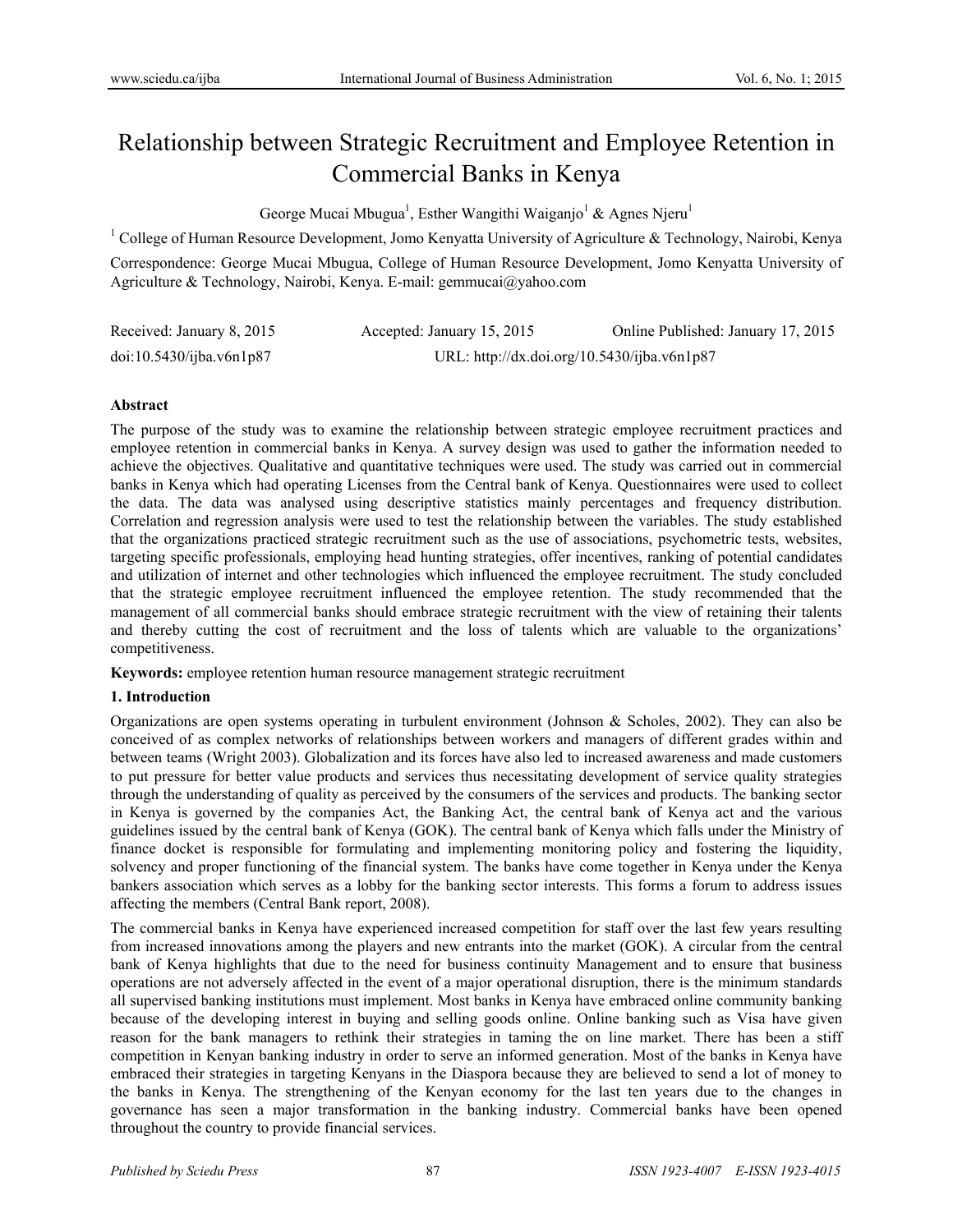According to Wright (2004), (HRM) practices are key agents in building and maintaining trust and they permeate an organization and shape the employment relationships. Employees interpret human resource practices and the trustworthiness of management as indicative of the personalized organization's commitment to them. Perception of an organization's fairness and trustworthiness can be shaped through human resource policies and practices .Within each organization the choices of strategies and policies offer statements of intent and the nature of their implementation and delivery provides tangible evidence of the extent to which management's intentions are genuine and can be trusted (Skinner 2004). Implementation of the various (HR) policies and the consistency of their implementation are important as they provide tangible evidence of the fairness of the organization Armstrong (2002). According to Tzafrir (2005) trust in senior management is more likely to be based on the outcomes of organizational decisions and less on their interpersonal attributes meaning that it is not just the outcomes of organizational decisions that are important but also the way the said decisions are communicated.

Porter (2007) highlighted that a set of high performing human resource practices such as recruitment, training, job design, participation, teamwork, work life balance and rewards were noted as important aspects in attainment of Job fit and this in the long term implies that people experience better fit with the job and the organization when more extensive human resource practices are in place. Storey (2000) says that after organizational entry, in the training, performance appraisal, recognition and reward stages of the Human resource cycle, organizations continue to manage fit levels. Training and development practices are used not only for enhancing skills and knowledge needed to perform well in the job but also for strengthening the desired values. Ashleigh (2007) noted that the safety of the training environment is crucial for team members to learn about each other and develop trust. The supportive environment also fosters positive feelings about working with other team members.

According to Dimba (2010), management of performance within organizations' is widely accepted as being crucial in the achievement of various significant outcomes related to organizational success, including the productivity and quality of employees, their commitment and job satisfaction and consequently forms a key component of human resource management strategy and practice. Performance appraisal is a system that assesses the quality and quantity of an employees work. According to (CIPD, 2005) human resource strategies reflect the philosophy of senior management with regard to the treatment of human resources and address the various activities related to their management, meaning that the HR function supports corporate goals by developing and implementing people management practices which engage employees and encourage them to direct their efforts towards the achievement of organizational goals. Dimba (2010) gives that strategic human resource management practices that best predict high performance are training and development and compensation practices coupled with motivation. Luthans (2005) noted that the strategic human resource management practices for competitive advantage are: information sharing, job design, programmes, job analysis methods, participation programmes, incentive based compensation, benefits, training, grievance, selection and staffing and performance appraisal.

Stavrou (2005) found that the best human resource management practices are: training, share options, profit sharing, group bonus, merit pay, joint HR management bundle, communication( on strategy, finance, change work organization) career, and wider jobs. Ulrich (2005) identified the need for the HR professionals to move away from traditional HR specialisms and create a range of new roles which focus on business outcomes and organisational performance. He identified the need for Human Resource professional to become business and strategic partners who are crucially involved with senior managers and line managers in strategy execution and value delivery and driving change together with being an employee champion and a functional expert. The discussion of strategic human resource management and human resource strategies emphasizes the role of the human resource practitioner as a business partner (CIPD 2005).

#### *1.1 Statement of the Problem*

According to Abeysekera (2007), employee turnover is a major challenge for organizations but companies implementing effective human resource management practices can reduce the rate of employee turnover and increase in competitiveness due to the fact that by retaining staff an organization it is able to retain its key asset. It is important to critically examine the actions of competitors as it directly or indirectly affects the organization. There are many ways an organization can retain its employees and gain sustained advantage over their competitors among them being the development of comprehensive human resource practices (Narsimha, 2000). According to Hausknecht (2009) there is so much literature information on employee turnover which gives the factors that cause employees to leave an organization but less is known on what compels employees to stay in an organization.

As a result of globalization the whole world have become single markets where companies have crossed their country of origin and opened their operations in other countries and this has created a challenge for organizations in terms of management of human resources (Tiwari 2012). Commercial banks in Kenya face many challenges in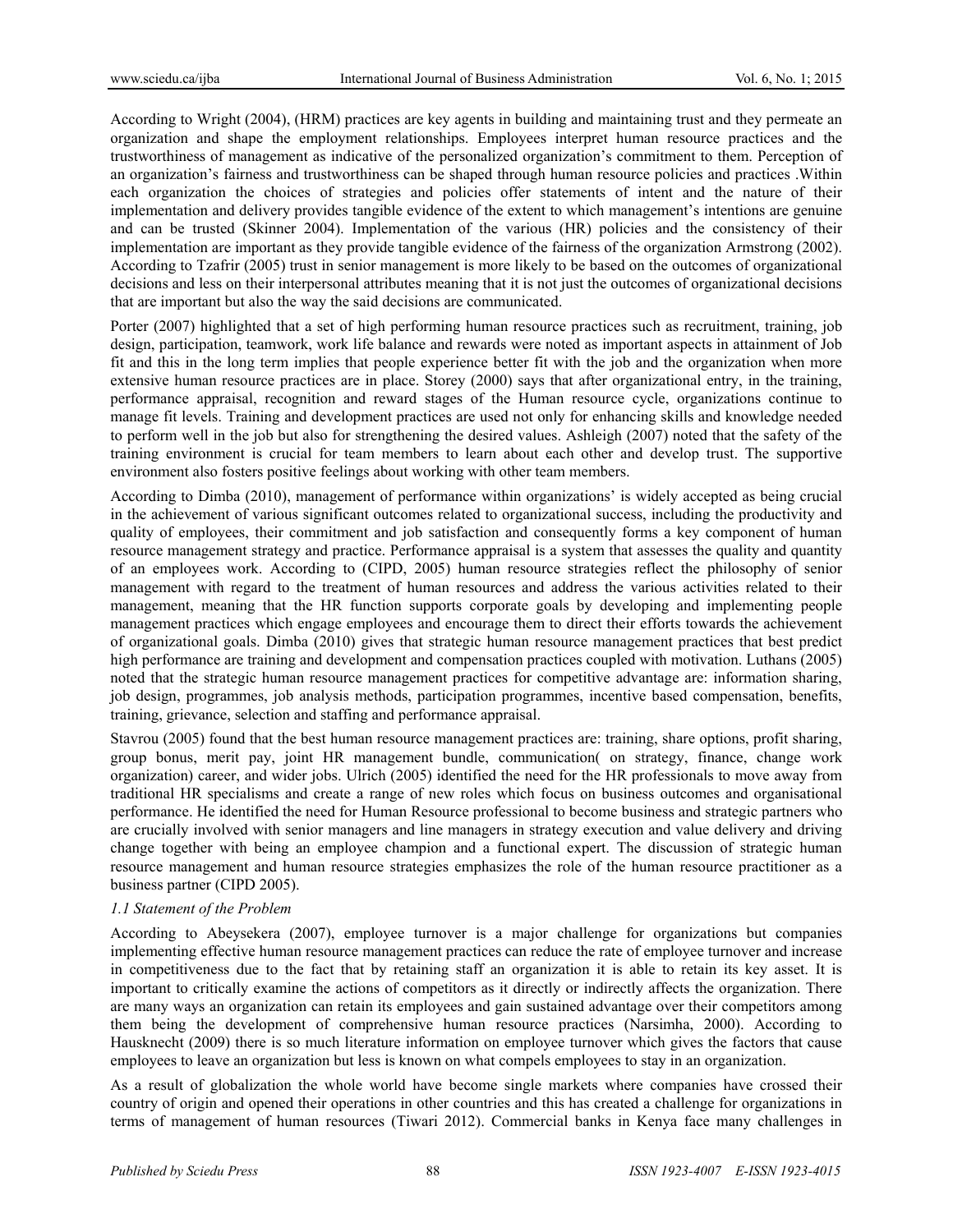today's dynamic market place and in a global economy that has become increasingly competitive requiring development of products and services that can satisfy a more demanding customer base and building long term customer trust (Munyoki, 2010). According to Kiptugen (2003) in Kenya commercial Bank, proactive rather than reactive strategies form the basis of strategic planning. Mello (2005) highlights that successful organizations are increasingly realizing that of the number of factors contributing to performance and staff retention , Human resource is the most critical. Commercial banks in Kenya are in very stiff competition for customers and also for staff and these are coupled with the task of retaining the right talent (GOK).

According to Boxall (2003), the big question will which HR policies and practices are more likely to contribute to sustainable competitive advantage and in particular staff retention as organizations go through their life cycle. Purcell (2003) noted that there are two kinds of mature organisations that manage to survive industry development; the one that succeeds in dominating the direction of the industry change and the firm that manages to adopt to the direction of change. Various studies have been carried out on this area, for example Munyoki (2010) researched on the various human resource practices in Commercial banks in Kenya, Kiptugen (2003) carried a study on Human resource practices in commercial banks in Kenya a case study of Kenya commercial bank. Kamoche (2004) carried out a study on staff retention in public universities in Kenya. These studies covered the staff retention in Kenyan universities but did not cover the staff retention in commercial banks in Kenya. This study will investigate the link between the strategic employee recruitment practices and staff retention in Kenyan commercial banks.

# *1.2 Hypothesis*

H0 *There is no significant relationship between strategic recruitment and employee retention in Kenyan commercial banks* 

# **2. Literature Review**

#### *2.1 Theoretical Framework*

This theory argues that the organisation should not try to achieve strategic fit with the external environment but aim to maximize its resources to create and dominate future opportunities porter (2008). This approach assumes that the core competencies in the organisation are unique; people are viewed as an investment and not a cost, learning knowledge sharing innovation and experimentation are encouraged and employees are involved in decision making. According to Porter (2008), the resource based approach argues for an exclusive form of 'fit' based on the theory that an organization's resources are the key sources of competitive advantage and this means that organization should not try to achieve strategy fit with the external environment but aim to maximize its resources to create and dominate future opportunities. This approach assumes that the core competencies in the organization are unique. People are viewed as an investment and not a cost, that learning, knowledge sharing, innovation and experimentation are encouraged and that employees are involved in decision making (Bingham 2008).

Armstrong (2008) argues that a resource based approach to strategic human management focuses on satisfying the human capital requirements of the organization. Purcell (2003) suggest that the values and human resource policies of an organization constitutes an important non-imitable resources and this is achieved by ensuring that;- the firm has higher quality people than its competitors, organization learning is encouraged, organization-specific values and a culture exist which bind the organization together (and) gives it focus, and the unique intellectual capital possessed by the business is developed and nurtured. The aim of a resource based approached is to improve resource capability achieving strategic fit between resources and opportunities and obtaining added value from the effective deployment of resources.

# *2.2 Strategic Employee Recruitment*

Armstrong (2008) gives the overall aim of recruitment as to obtain at minimum cost the and quality of employees required to satisfy the human resource needs of the company and involves defining requirements (preparation of job description and specifications) and attracting candidates through reviewing and evaluating alternative sources of application inside and outside the company. Boxall (2000) gives a competency based approach to recruitment as that where competencies for a role are delivered and are used as the framework for the selection process. He says that a competency approach to recruitment as person-based rather than job-based. Wright (2004) points out that recruitment and selection are processes concerned with identifying, attracting and securing suitable people to meet and organizational human resource needs. Recruitment is concerned with identifying and attracting suitable candidates.

Porter (2008) says that recruitment and selection provides the conduit for staffing and resourcing the organization. An increasingly competitive and globalised business environment, coupled with need for quality and customer service has enhanced the importance of recruiting and selecting the right people. Boxall and Porcell (2000) highlights that in comparison with the physical tangible assets, an organization have will to determine its competitive advantage.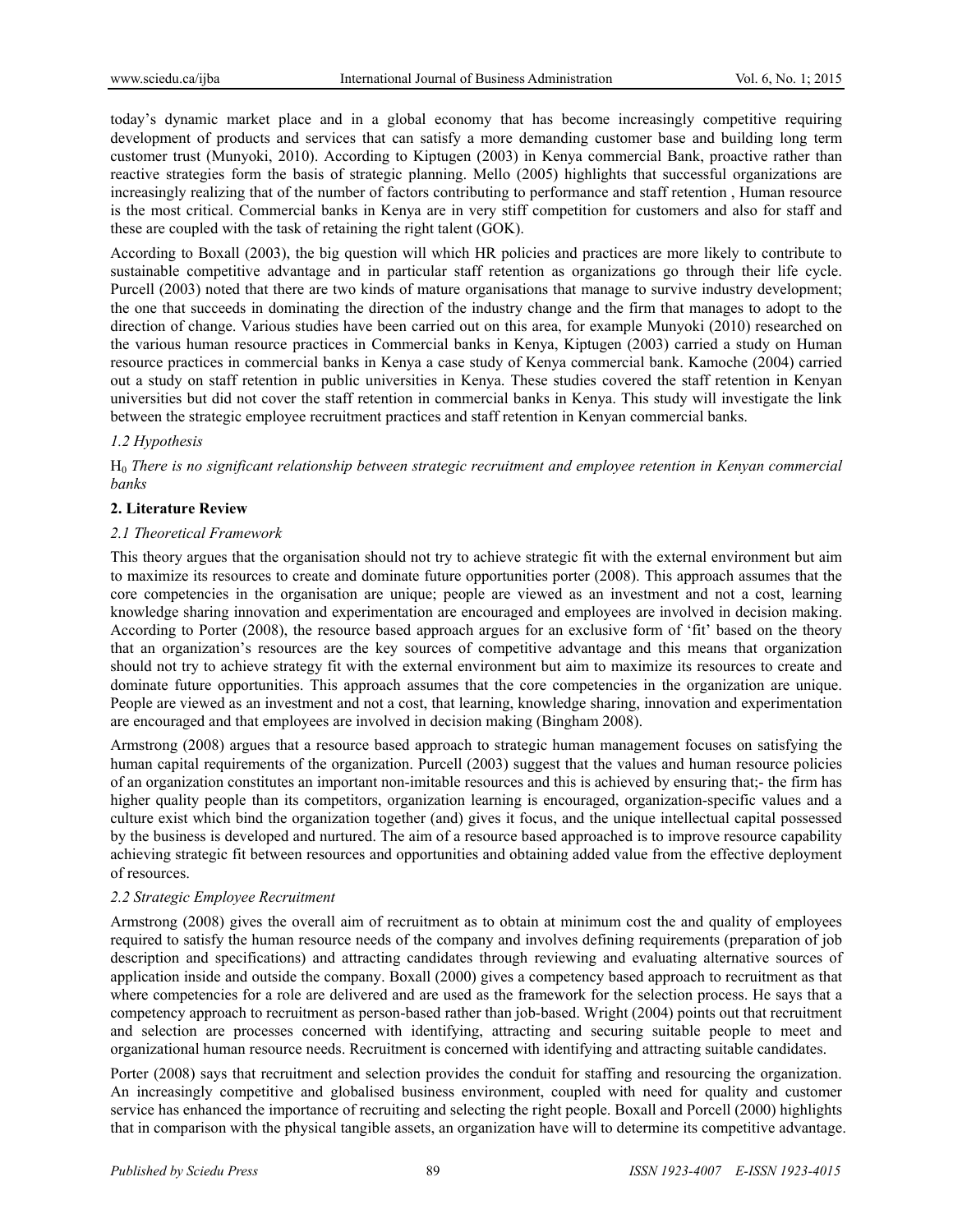Sisson and Storey (2000) gives that recruitment and selection strategy should form part of a wider resourcing strategy linked to organizational goals. Scholes (2002) gives that recruitment and selection is a systematic process and that the psychometric approach to it is closely aligned with that or rational decision making where decision are made on the basis of some kind of assessment about the suitability of individuals who might fill a vacancy.

According to Porter (2008) recruitment and selection is a systematic process which involves the following steps: - HR planning, job analysis, job description, application form, advertisement, short listing, selection and finally decision making and offers. The methods of job analysis by Ahmad (2001) includes observation of the person doing the job, getting job holders to record their activities in work diaries, interviewing the job holders, questionnaires/checklists critical incidents and repertory grid techniques. CIPD (2005) notes that the most frequent response to employers to recruitment difficulties was recruiting people who have the potential to grow but don't currently have all that is required.

Employee retention stems from the employment process which comprise of employment processes (recruitment, selection & placement) predetermines the effectiveness of retention strategy. For employee retention to be successful, it has to be linked positively to the processes and practices of recruitment and the sources from which job candidates are recruited. Recruitment practice and empirical research suggests that employees may differ in their propensity to quit depending on the source from which they are recruited. Two rather different approaches to recruitment identified by Wanous (1975) as cited in Raub and Streit (2006) are the "traditional" approach which suggests that the ultimate goal of recruitment is to attract a maximum number of applicants to the recruiting organisation. In the traditional approach, providing incomplete or even biased information about the job and/ or the organisation may be an acceptable means for reaching this goal.

A review of the Human Resource literature seems to confirm that good retention is about more than what a company does once an employee has been hired and established within an organization. How companies recruit and how they provide orientation in the first days on the job can be of crucial importance to keeping workers over the longer term. Failure to effectively recruit and orient employees may impose significant separation and replacement costs down the road. Jackofsky, (1984) attributes 60% of undesirable turnover to bad hiring decisions on the part of the employer. "Bad hiring decisions" may cover a number of considerations, including overly hasty selection processes that fail to ensure that the job candidate really has the adequate skills and qualifications to do the job for which she or he is hired.

Good employee retention is in part a result of a good "fit" between a company's workplace culture, its way of doing business and the qualities that it espouses as valuable and the interests, character, and motivations of the individuals that exist within it. In terms of recruitment, companies should therefore put an emphasis on not only evaluating formal qualifications, job-relevant technical ability, etc., but also more general types of qualifications and dispositions on the part of the recruit.

If work in the company involves being part of a highly cohesive team, the company may want to recruit individuals who are interested in and capable of working in such an environment. Employees in some workplaces, particularly the smaller ones, do more than merely work together: they often share similar interests and have a very strong inter-personal rapport, and these in turn help to bind them together as a cohesive whole (Jackofsky, 1984). Indeed, the quality of interpersonal relations may contribute significantly to retention in its own right.

The other approach is the "realistic" approach which suggests that a "realistic job preview" whereby recruiters provide balanced and honest information about both the negative and positive aspects of the job and the organisation is undertaken. The traditional approach was criticised by researchers such as Raub and Streit (2006) who hypothesised that its benefits in terms of attracting a large number of candidates may be more than outweighed by its negative consequences for the selection and retention of those candidates.

According to Raub and Streit (2006), an unrealistic presentation of job-related information may lead to a "rude awakening" when newly hired employees discover the reality of the job. The larger the gap between what has been promised during recruitment and what the employees experience during their first weeks and months on the job, the higher the propensity to quit. The resultant effect is that the new appointees will be frustrated, dissatisfied, and unproductive and in the end they may quit rapidly.

Similarly, Lee (2006) proposes two mediators to recruitment theory as they affect turnover. These are the "realism" with which the candidate comes into the job and the job-fit, i.e. the extent to which the employee feels that the job accords with his/ her personality, ability and so on. Lee (2006) contends that if various recruitment sources can be found to have different realism and job-fit, and these in turn affect turnover, then retention strategies can be crafted around these recruitment techniques.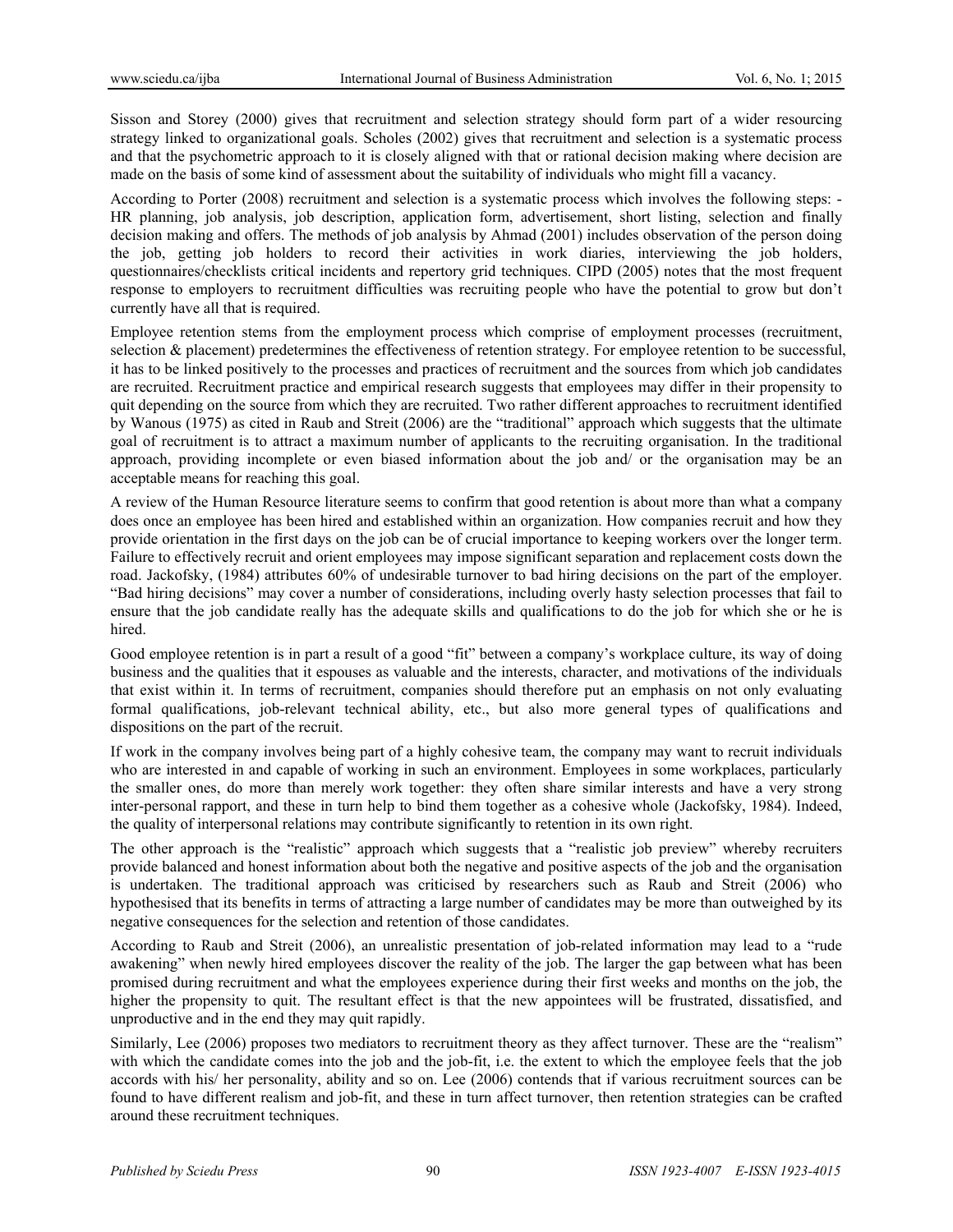Griffeth, Hom, Fink, and Cohen (1997) explain that the recruitment source in which an employee enters a job may impact significantly upon work outcomes, including turnover. Broadly speaking, recruitment sources can be divided into two types, namely internal and external. According to Lee (2006), internal sources denote employees who are sourced from within the organisation while external sources provide employees who come from the outside. External sources include candidates sourced through advertisements in various media, public or private employment agencies, campus recruiting, internet applications, walk-ins, and head-hunted candidates. Internal sources include promotions or demotions (vertical moves), internal job postings (horizontal moves), employee personnel records, intranet advertisements and referrals. Empirical evidence (Lee, 2006) indicates that internal candidates are expected to provide better outcomes than external candidates. In the case of turnover, Lee (2006) proposes that internal candidates are less likely to quit (or will stay for longer period) than externally recruited employees.

Literature by Taylor (1993) as reported in Lee (2006) argues that a realistic approach is proposed to lead to better outcomes for four reasons: Firstly, applicants are better able to deal with the negative aspects of the job in a mental sense. The formation of realistic expectations means dissonance and the resultant dissatisfaction are not experienced. Secondly, candidates will have had time to formulate actual strategies for dealing with negative aspects of the job. Thirdly, the honesty inherent in revealing the less desirable aspects of the job may improve trust between employer and employee, leading to greater loyalty, commitment and retention. Finally, an element of realism enables candidates to decide for themselves whether the job meets their needs and requirements.

Thus, the realistic approach leads to self-deselection of unsuitable candidates out of the recruitment system, probably reducing costs due to early exit, dismissal and so on. Lee (2006) explains that it is generally considered desirable to inject a certain level of realism into the recruitment process. Some recruitment sources are inherently more conducive to realism, as the applicant is given different information depending on where she or he comes from. For example, internal candidates may have more information about the job merely by having had the opportunity to observe their colleagues performing the job. With such job related information at the disposal of job candidates, turnover would be reasonably reduced because prospective employees would have decided whether they want to accept the job or not during recruitment process.

Employee retention should be linked with an effective recruitment and selection process. HR practitioners and recruitment agencies, while recruiting job candidates for their organisations, should consider job previews as an integral part of the recruitment process. Job previews, when honestly conducted, have the potential of reducing early turnover of employees since such employees would have had firsthand knowledge of what the job entails and the conditions of service, particularly the base salary and other financial incentives during the job preview. Though realistic recruitment and job-fit approaches provide an important element for both job satisfaction and employee retention, they must be combined with other motivational variables to form a comprehensive retention strategy that can reduce high turnover rates effectively (Olorunjuwon, 2008).

It is equally important for the individual job candidate to have a fair chance at deciding whether the company is a good fit for him or her. Meyer et al (2003) have emphasized the importance of providing "realistic job previews" to potential employees. These previews provide potential new hires with more than just a cursory glance at a company's operations, providing the candidate with enough information to make a decision about whether it is the right workplace for him or her.

(Jackofsky, 1984) cite the example of a number of companies that simply relate the positives and negatives of the job and the organization in an objective, non-evaluative manner and let the candidate decide whether this is an opportunity that he or she wants to pursue. In the long run, getting real maximizes the fit between candidate and organization. This is not to downplay the importance of other traditional and non-traditional recruitment methods such as structured interviews, multiple and panel interviews, pre-employment testing, biographical data analysis, simulations and work samples. The company must have at its disposal the right tools to enable it to make reasonably accurate evaluations about the type of people it might hire; and there exist a great number of evaluation tools at the employer's disposal.

Many companies place great trust in candidates referred to them by members of their own firm, and some even support this process by awarding bonuses to employees who refer a candidate who eventually gets hired by the company Milman, (2003). While less formal in nature, employee referrals seem to accomplish both of the objectives just described. The employee who provides the referral is able to provide the candidate with a realistic preview of what it's like to work in the company based on personal experience and observation. Meanwhile, because they usually know the person they refer reasonably well, and would be hesitant to refer someone whose performance would reflect badly on them, employees can often provide critical information that resumés, job applications and interviews might not reveal. Including one's employees in helping to evaluate candidates may also be particularly effective with respect to retention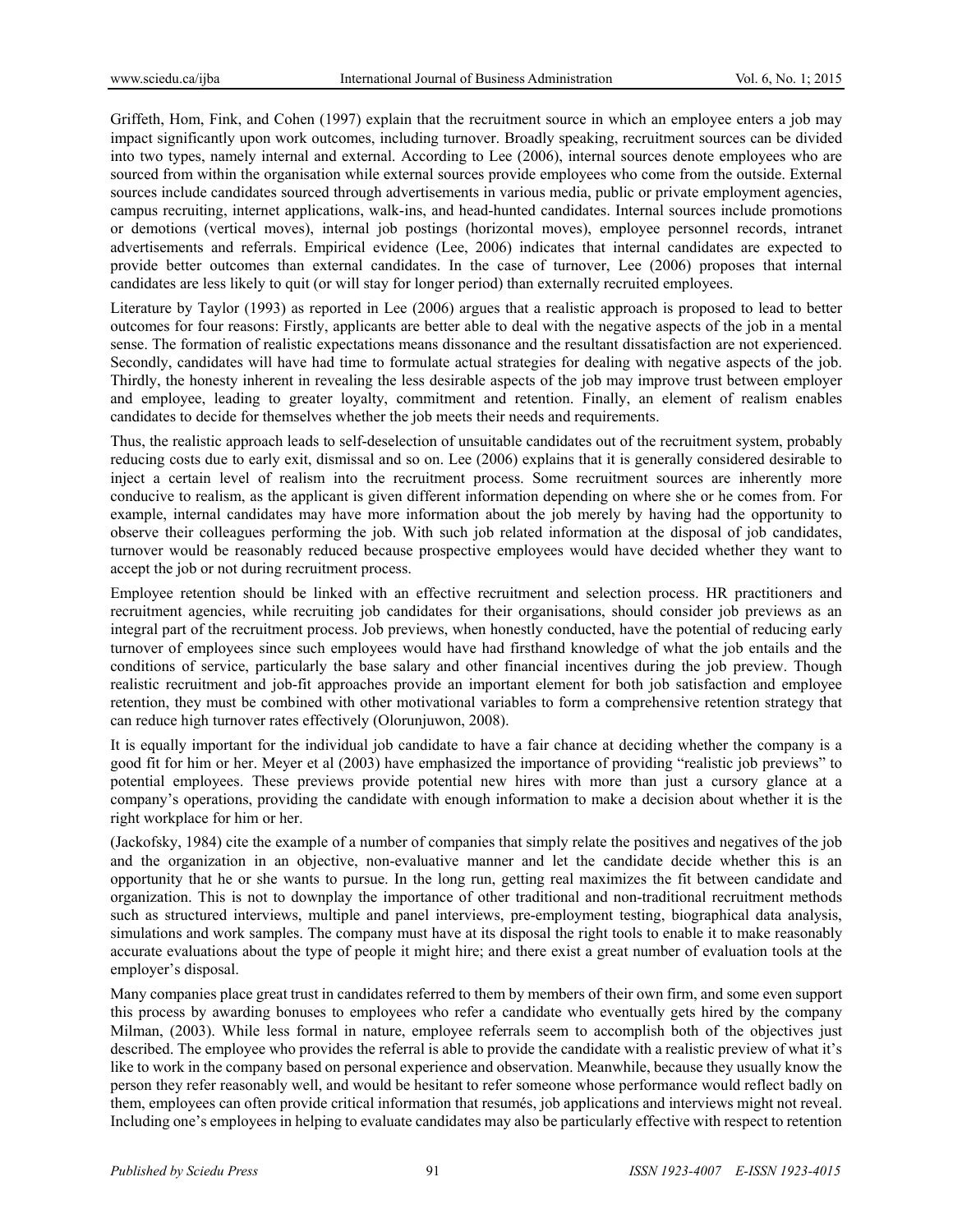in workplaces where team-based work is the norm (Milman, (2003). Allowing employees to have a say in whoever they will be working with, and asking for their assistance in evaluating whether that person will be a good fit, may prove helpful in ensuring that the candidate not only has the requisite experience but will also be an effective member of the work team.

# *2.3 Employee Retention*

According to Abeysekera (2007), employee turnover is a major challenge for organizations but companies implementing effective human resource management practices can reduce the rate of employee turnover and increase in competitiveness due to the fact that by retaining staff an organization is able to keep its key asset. It is important to critically examine the actions of competitors as it directly or indirectly affects the organization. According to Kok (2003) there are sets of human resource practices which are influenced by the human resource profession and which are referred to as best practice and which if well implemented will ensure retention of staff. According to Chandler (2000), the main issue in human resource research is whether there is a set of policies and practice that represent a set of superior approach to managing people and which are associated with organizational performance and staff retention. There are various factors which affect human resource practices which include both internal and external factors and the same differs from one organization to another (Ozutku 2009). According to Narsimha (2000), there are many ways in which companies can gain a competitive edge or a lasting or sustained advantage over their competitors, among them the development of comprehensive human resource practices.

To gain competitive advantage firms use different competitive strategies and these strategies are more productive when they are systematically linked with human resource management practices meaning that organizations can improve their environment by making efficient choices about human resource practices that consistently support the chosen strategy (Tiwari 2012). According to Capelli (2001), human resource practices enhance organizational performance and there is a clear link between human resource practices, workplace climate and employee retention. He found that those organizations which had implemented more progressive human resource practices and which reported a work place climate that strongly valued employee participation, empowerment and accountability tended to be better performing and hence competitive meaning employees will be happy continuing to work with them.

# **3. Methodology**

# *3.1 Research Design*

This was a survey research design. A survey design was appropriate for this study because it allows collection of information for both independent and dependent variables using questionnaires (Orodho, 2003). This design allowed the researcher to combine both qualitative and quantitative research approaches. According to Kothari (2009) qualitative approaches provide verbal descriptions rather than numerical descriptions.

# *3.2 Population*

The target population in this study was the forty four commercial banks in Kenya which had been given operational License by the Central bank of Kenya. The study population for this study was the heads of human resources in the individual commercial banks in Kenya. Due to manageability of the population, the researcher used census study in which all the elements participated in the study.

# *3.3 Data Collection*

The research instrument was a questionnaire consisting of both open- ended and closed- ended type of questions. The closed ended questions were aimed at giving precise information hence minimizing bias. The open ended questions ensured that the respondents were given freedom to express themselves. The questionnaire in this study was divided into six sections with section one giving the identification of the respondent and the job title. The other sections had questions aimed at providing the information on the various areas of this study. Secondary data was collected through review of published literature such as the various bank publications, central bank of Kenya reports and publications and text books. The questionnaires were then delivered by the researcher with the help of the two research assistants to the respondents. The respondents were waited to fill the questionnaire and those who were not in a position to fill them were given a maximum of two weeks to fill them after which the questionnaires were collected.

# *3.4 Data Processing and Analysis*

In this study data were analysed using Statistical package for social science (SPSS). All the questionnaires received were referenced and items in the questionnaire coded to make data entry easy. Descriptive statistics were estimated for the various variables. Frequency tables and graphs were made for all the variables. The data reliability was checked using the Cronbachs alpha index. Inferential data analysis was done using Pearson correlation coefficient, regression analysis (enter method) and multiple regression analysis (step wise method). The correlation was used to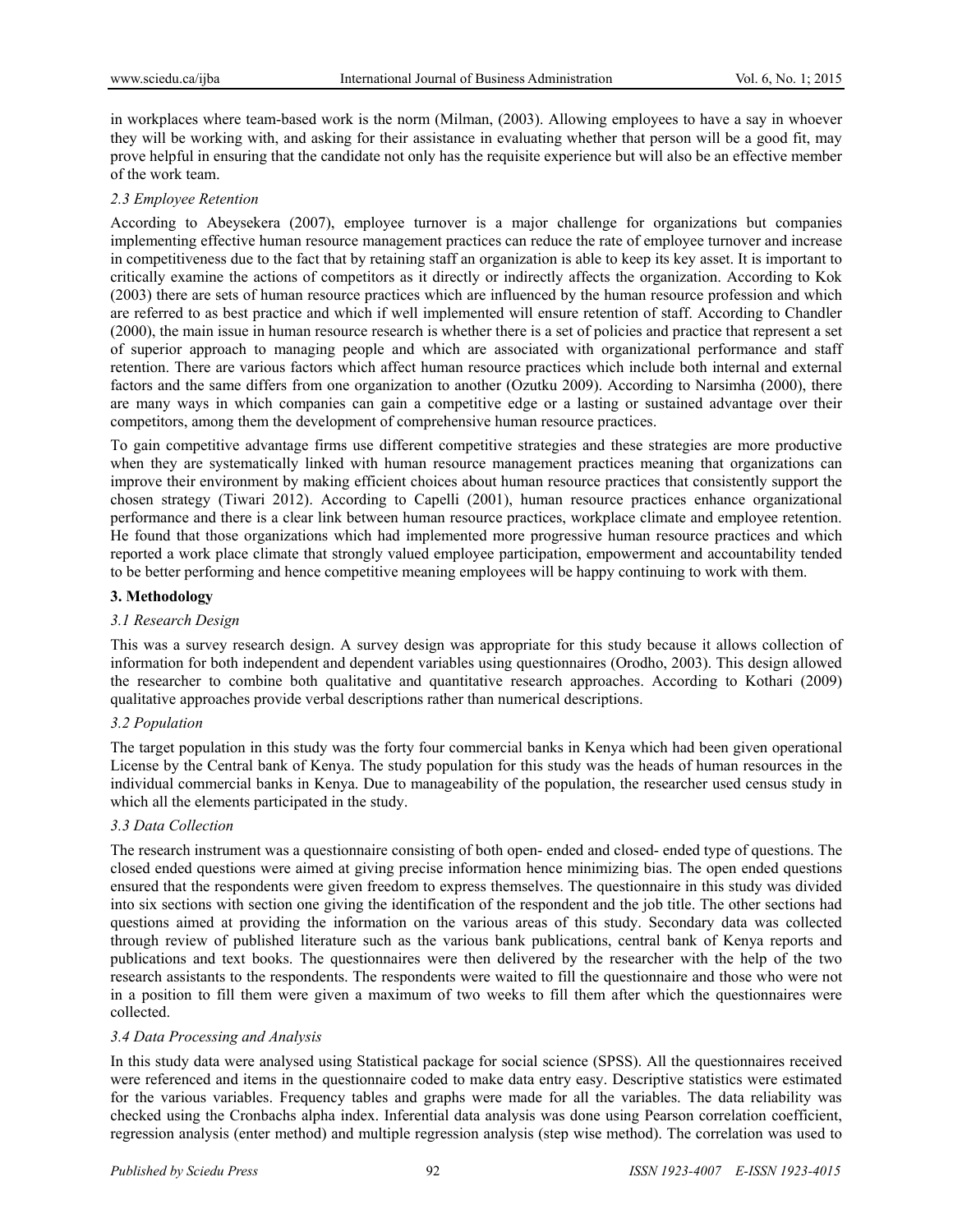determine the direction of the relationship between the dependent and the independent variables. Multiple regression analysis was used to establish the relationship between the various strategic human resource practices and employee retention. Hypothesis testing using p-value was done because it gave the strength of the decision. According to Mugenda and Mugenda (2003) a significance level of 0.05 is recommended as it represents that results are at 95% confidence level. The statistical models to be used for analysis was multiple regression (enter method).

 $Y = \beta_0 + \beta_1 X_1 + \epsilon$ 

Where Y is the dependent variable employee retention

 $B_0$  is the constant

B is the coefficient of  $X_1$ 

 $X_1$  is strategic recruitment

 $\epsilon$  is the error term

# **4. Findings**

*4.1 Reliability Test* 

The Cronbach's Alpha values for all the indicators before and after extraction with a factor loadings value of less than 0.4 is presented. Cronbach's Alpha results in the first column were computed using results of all the indicators and the Cronbach's Alpha results in the last column were computed after the reduction of indicators/factors with factor loadings of less than 0.4. The findings of the study show that there were no indicators with less that 0.4 factor loading. All the factor loadings were above the 0.71 which was described by Hair et al. (1998) and Tabachnick and Fidell (2007) as excellent. The researcher therefore retained all the indicators of strategic recruitment as recommended by Hair, Tathan, Anderson and Black (1998) that factors with factor loadings of above 0.4 should be retained for further data analysis. Therefore the Cronbach's alpha result for all the strategic recruitment before and after factor loading remained the same (0.819). The value of the Cronbach's alpha which was above the 0.70 and this corroborated with Zinbarg (2005) that an alpha coefficient of 0.70 or higher indicates that the gathered data is reliable as it has a relatively high internal consistency and can be generalized to reflect opinions of majority of the respondents in the target population.

|  |  | Table 1. Factor analysis and reliability of strategic recruitment |
|--|--|-------------------------------------------------------------------|
|  |  |                                                                   |

| Cronbach's<br>before | Alpha | Indicators                                                                                                                           | Factors<br>loading | Cronbach's<br>Alpha after |
|----------------------|-------|--------------------------------------------------------------------------------------------------------------------------------------|--------------------|---------------------------|
|                      |       |                                                                                                                                      |                    |                           |
| .819                 |       | The organization utilizes psychometric testing                                                                                       | .935               | .819                      |
|                      |       | organization utilizes testing/examination to<br>The<br>evaluate the potential of the target employees                                | .904               |                           |
|                      |       | The organization offers incentives e.g. bonuses, special<br>packages to attract potential candidates                                 | .901               |                           |
|                      |       | organization utilizes internet and<br>The<br>other<br>technologies to attract potential candidates                                   | .893               |                           |
|                      |       | Organization employs head hunting strategies to attract<br>potential candidates                                                      | .810               |                           |
|                      |       | Management has<br>utilizing<br>been<br>associations,<br>universities, and professional bodies to source for its<br>employees/talents | .793               |                           |
|                      |       | Organization targets specific professionals to fill a .774<br>specific need                                                          |                    |                           |
|                      |       | The organization does ranking of potential candidates<br>according to job related requirements                                       | .746               |                           |
|                      |       | The organization utilizes websites to target large<br>audience                                                                       | .736               |                           |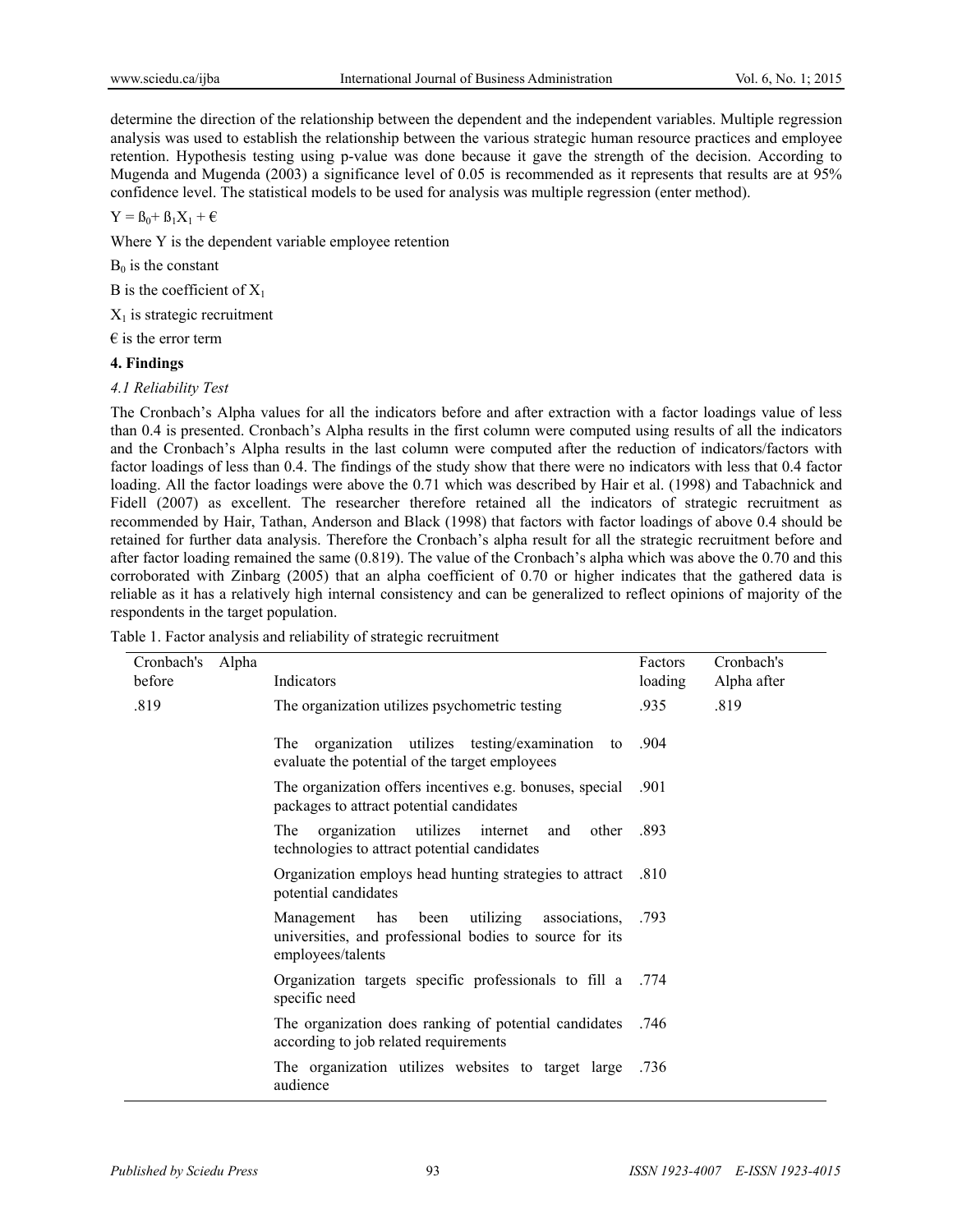# *4.2 Strategic Recruitment Practices*

The study sought to determine strategic recruitment practices in the organizations. The findings in Table 2 show that most of the respondents (62.5%) agreed that the management had utilized associations, universities and professional bodies to source for its employees/talents. The findings also show that about 25% of the respondents remained neutral to the question. According to 62.5% of the respondents, the organization used psychometric testing in the recruitment of the staff. However, 15% of the respondents indicated that the organizations did not use psychometric testing for recruitment of its staff. Majority of the respondents (95%) indicated that their organization used websites to target large audience in its recruitments. The study findings also revealed that 87.5% of the respondents indicated that the organizations targeted specific professionals to fill specific needs as a strategic for recruiting talents to the organization. The results show that some 87.5% of the respondents indicated that the organization used head hunt strategies to attract potential candidates. As to whether the organization did the ranking of potential candidates according to job related requirements, most of the respondent (62.5%) did not agree nor disagree with the statement meaning they were not sure whether this happened or not. Only 25% of the respondents indicated that their organizations did the ranking of the candidates according to job related requirements. The respondents were asked to state whether the organizations used internet and other technologies to attract potential candidates. The results show that all the respondents indicated that the organizations used internet and other technologies to attract potential candidates.

|                                                                                                                             | Strongly<br>Disagree<br>$(\%)$ | Disagree<br>$(\%)$ | Neither<br>agree<br>nor<br>disagree<br>$(\%)$ | Agree<br>$(\%)$ | Strongly<br>agree<br>$(\%)$ | Total |
|-----------------------------------------------------------------------------------------------------------------------------|--------------------------------|--------------------|-----------------------------------------------|-----------------|-----------------------------|-------|
| Management has been utilizing associations,<br>universities, and professional bodies to source<br>for its employees/talents | 2.5                            | 10                 | 25                                            | 62.5            | $\theta$                    | 100   |
| The organization utilizes psychometric testing                                                                              | 2.5                            | 12.5               | 22.5                                          | 25              | 37.5                        | 100   |
| The organization utilizes websites to target large<br>audience                                                              | $\theta$                       | 2.5                | 2.5                                           | 70              | 25                          | 100   |
| Organization targets specific professionals to fill<br>a specific need                                                      | $\mathbf{0}$                   | $\boldsymbol{0}$   | 12.5                                          | 75              | 12.5                        | 100   |
| Organization employs head hunting strategies to<br>attract potential candidates                                             | $\theta$                       | 2.5                | 10                                            | 87.5            | $\Omega$                    | 100   |
| The organization utilizes testing/examination to<br>evaluate the potential of the target employees                          | 2.5                            | 10                 | 50                                            | 37.5            | $\mathbf{0}$                | 100   |
| The organization offers incentives e.g. bonuses,<br>special packages to attract potential candidates                        | $\theta$                       | $\mathbf{0}$       |                                               | 62.5            | 37.5                        | 100   |
| The organization does ranking of potential<br>candidates according to job related requirements                              | $\theta$                       | 12.5               | 62.5                                          | 25              | $\theta$                    | 100   |
| The organization utilizes internet and other<br>technologies to attract potential candidates                                | $\overline{0}$                 | $\theta$           | $\boldsymbol{0}$                              | 75              | 25                          | 100   |

Table 2. Strategic recruitment practices

# *4.3 Employee Retention*

The study sought to determine the employee retention in the organizations. The respondents were asked to state the rate of turnover in the organization. The results show that half of the respondents (50%) agreed that the rate of turnover in their respective organizations were low. The findings show that 12.5% of the respondents strongly agreed with the statement. The study sought to determine whether the respondents had the intention of leaving the organizations. The findings of the study show that slightly more than half of the respondents (55%) had no intention of leaving the organizations. The findings also show that 30% of the respondents neither agreed nor disagreed with the statement. As to whether their work gives satisfaction to the employees, the findings show that majority of the respondents (77.5%) agreed that within the organizations their work gave them satisfaction. The study sought to find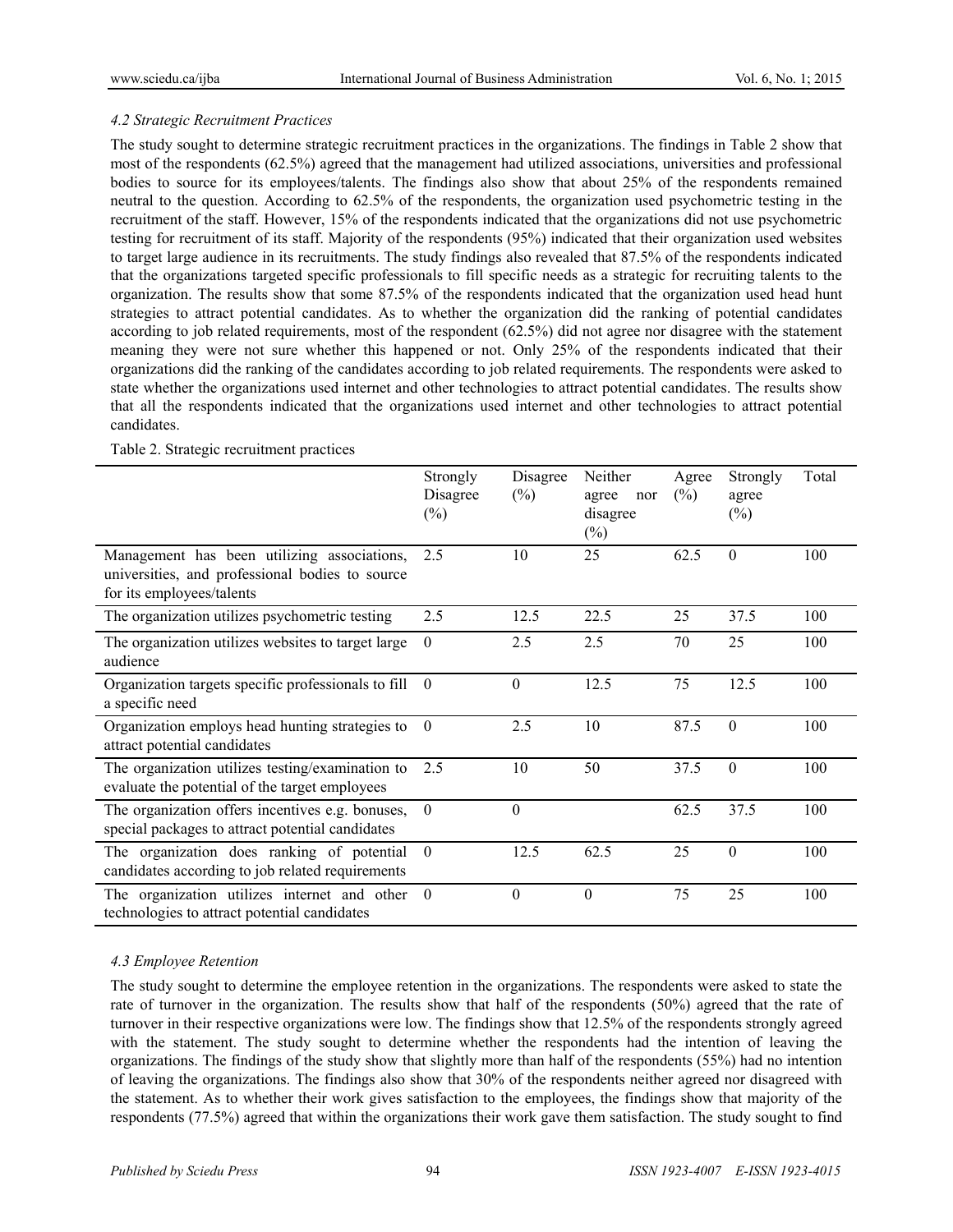out how long the respondents intended to stay in the organization. The findings of the study show that 42.5% agree that they saw future for themselves within this company. The findings show that 40.0% remained neutral as to whether they were seeing their future in the organization. The results mean that only a section of the respondents see future for themselves in the organization. On whether they were willing to work for the organization for the next five years, the results show that majority of the respondents (77.5%) agreed that they would be working for their organizations for the next five years. Respondents were asked to state whether if it were possible to start all over again, they would seek employment elsewhere. The findings show that half of the respondents (50%) indicated that indeed given chance they would seek job elsewhere if they were to start all over again. The respondents were asked to state whether they would take up a job given an attractive offer. The findings show that majority of the respondents (70%) agreed that they would take up the offer. The findings mean that the respondents would take up a better opportunity if they came across. The findings however show that 62.5% of the respondents agreed that the work they did was very important to them. The findings of the study that the employees would leave if they got better offer, agree with Mathis and Jackson (2004) and Khan (2010) who argued that most managers believe that money is the prime reason for leaving one employer for another.

Table 3. Employee retention

|                                                                                                | Strongly<br>Disagree | Disagree | Neither<br>agree<br>nor<br>disagree | Agree | Strongly<br>agree | Total |
|------------------------------------------------------------------------------------------------|----------------------|----------|-------------------------------------|-------|-------------------|-------|
| The rate of turnover in the organization is minimal                                            | $\theta$             | 15       | 22.5                                | 50    | 12.5              | 100   |
| Have no intention of leaving the organization                                                  | 2.5                  | 12.5     | 30                                  | 47.5  | 7.5               | 100   |
| Within this company my work gives me satisfaction.                                             | 2.5                  | 5.       | 12.5                                | 77.5  | 2.5               | 100   |
| I see a future for myself within this company.                                                 | 5.                   | 12.5     | 40                                  | 42.5  | $\theta$          | 100   |
| If it were up to me, I will definitely be working for<br>this company for the next five years. | 2.5                  | 5.       | 12.5                                | 77.5  | 2.5               | 100   |
| If I could start over again, I would choose to work 5<br>for another company.                  |                      | 10       | 35                                  | 45    | 5                 | 100   |
| If I received an attractive job offer from another<br>company, I would take the job.           | 2.5                  | 7.5      | 12.5                                | 70    | 7.5               | 100   |
| The work I'm doing is very important to me.                                                    | 2.5                  | 7.5      | 22.5                                | 62.5  | $\sim$            | 100   |
| I love working for this company.                                                               | 2.5                  | 7.5      | 27.5                                | 45    | 17.5              | 100   |

*4.4 Whether Strategic Recruitment Practices Influenced Employee Retention* 

The sought to determine state the extent to which the strategic recruitment practices influenced employee retention in the organizations. The findings of the study in Figure 4.1 show that 30% of the respondents stated that the strategic recruitment practices influenced employee retention in the organization to a large extent. The findings also show that according to 23% of the respondents indicated that strategic recruitment practices influenced employee retention to a very large extent while 22% of the respondents indicated that it influenced to a moderate extent. The findings mean that the strategic recruitment influenced the employee retention.



Figure 1. Whether strategic recruitment practices influenced employee retention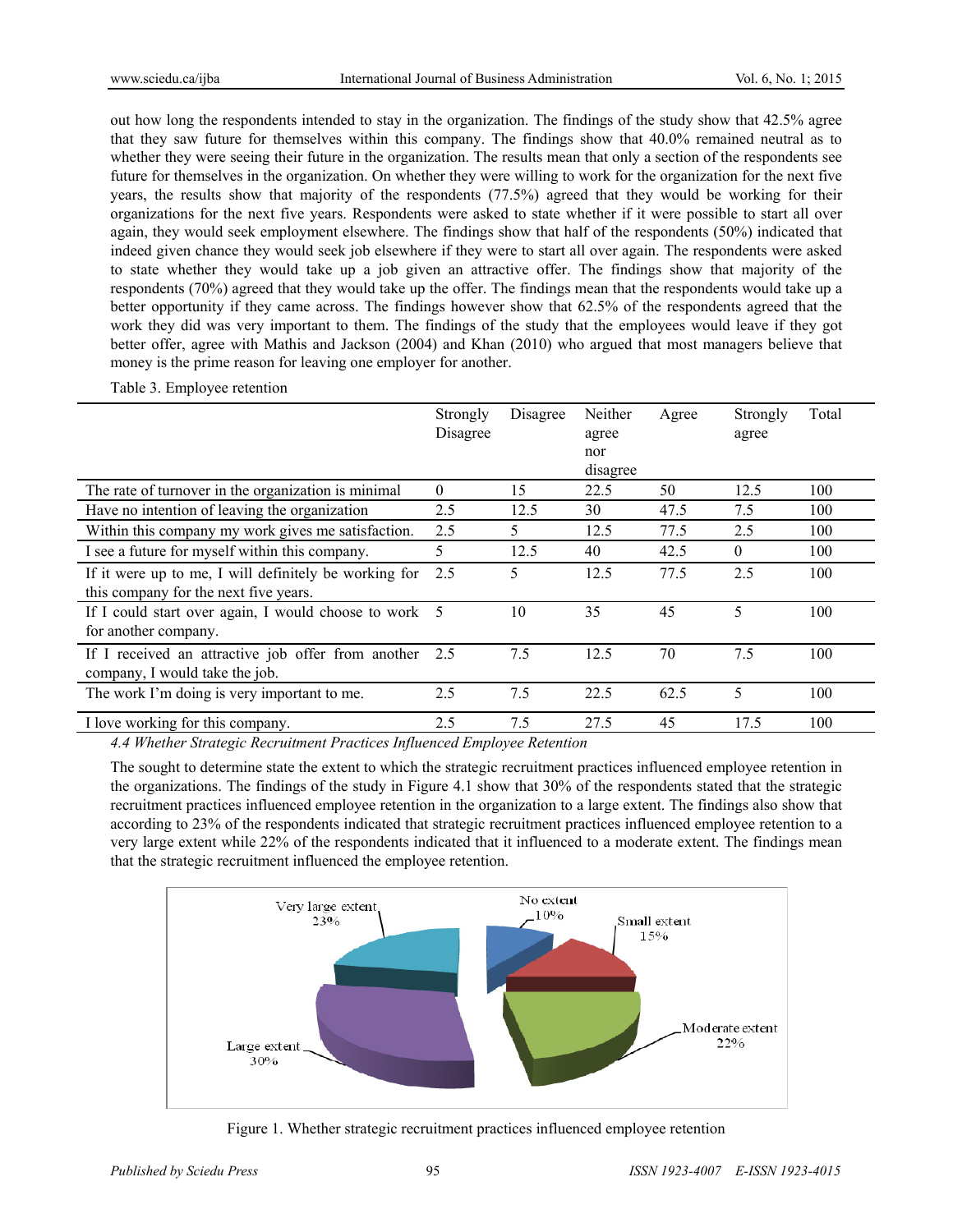# *4.5 Correlation Analysis*

The study conducted correlation analysis to test the strength of association/relationship between the research variables. The findings of the study presented in Table 4 show that strategic recruitment was positively related to the employee retention with a Pearson's Correlation Coefficient of  $r = 0.056$  and at level of significance of 0.031, was statistically significant as the p-value is less than 0.05. This relationship was however very weak.

#### Table 4. Correlation analysis

|                       |                                      | Strategic   | Employee  |
|-----------------------|--------------------------------------|-------------|-----------|
|                       |                                      | recruitment | retention |
|                       | Pearson Correlation                  |             | 0.056     |
| Strategic recruitment | $Sig. (2-tailed)$                    |             | 0.031     |
|                       | Pearson Correlation                  | 0.056       |           |
| Employee retention    | $\mathrm{Si}\mathrm{g}$ . (2-tailed) | 0.031       |           |

#### *4.6 Regression Analysis*

The researcher conducted a regression analysis to determine the significance relationship of strategic recruitment against the employee retention. Table 5 shows that the coefficient of determination is 0.570; therefore, about 57.0% of the variation in the employee retention is explained by strategic recruitment. The regression equation appears to be relatively useful for making predictions since the value of  $R^2$  is slightly more that half.

Table 5. Model summary for strategic recruitment

| Model R |                     | R Square | <b>Adjusted R Square</b> | Std. Error of the Estimate |
|---------|---------------------|----------|--------------------------|----------------------------|
|         | $.755^{\mathrm{a}}$ | 570      | .558                     | 60                         |

Table 6 presents the results of the Analysis of Variance (ANOVA) on the strategic recruitment versus the employee retention. The ANOVA results for regression coefficients indicate that the significance of the F is 0.00 which is less than 0.05. This indicates that the regression model statistically significantly predicts the outcome variable (i.e., it is a good fit for the data). There is therefore a significant relationship between strategic recruitment and the employee retention.

Table 6. ANOVA

| Model |            | Sum of Squares | df | Mean Square |        | Sig.              |
|-------|------------|----------------|----|-------------|--------|-------------------|
|       | Regression | 18.177         |    | 18.177      | 50.334 | .000 <sup>a</sup> |
|       | Residual   | 13.723         | 38 | .361        |        |                   |
|       | Total      | 31.900         | 39 |             |        |                   |

Predictors: (Constant), Strategic recruitment Dependent Variable: Employee retention

The researcher sought to determine the beta coefficients of strategic recruitment verses the employee retention in the organization. Table 7 shows that there was positive relationship since the coefficient of strategic recruitment is 0.806 which is significantly greater than zero. The t statistics (7.095) was also greater than zero. This demonstrated that the strategic recruitment had a positive influence on the employee retention. With the significant coefficient value of 0.000 which is less than the p-value of 0.05, we reject the null hypothesis that *there is no significant relationship between strategic recruitment and employee retention in commercial banks in Kenya.* The researcher therefore accepts the alternative hypothesis that there exists a significant relationship between strategic recruitment and staff retention in commercial banks in Kenya.

Table 7. Coefficients

|       |                          |      | Standardized<br>Coefficients<br>Unstandardized Coefficients |              |      |       |      |
|-------|--------------------------|------|-------------------------------------------------------------|--------------|------|-------|------|
| Model |                          | В    | Std. Error                                                  | <b>B</b> eta |      |       | Sig. |
|       | (Constant)               | .609 | .412                                                        |              |      | 1.478 | .148 |
|       | Strategic<br>recruitment | .806 | .114                                                        |              | .755 | 7.095 | .000 |

a. Dependent Variable: Employee retention